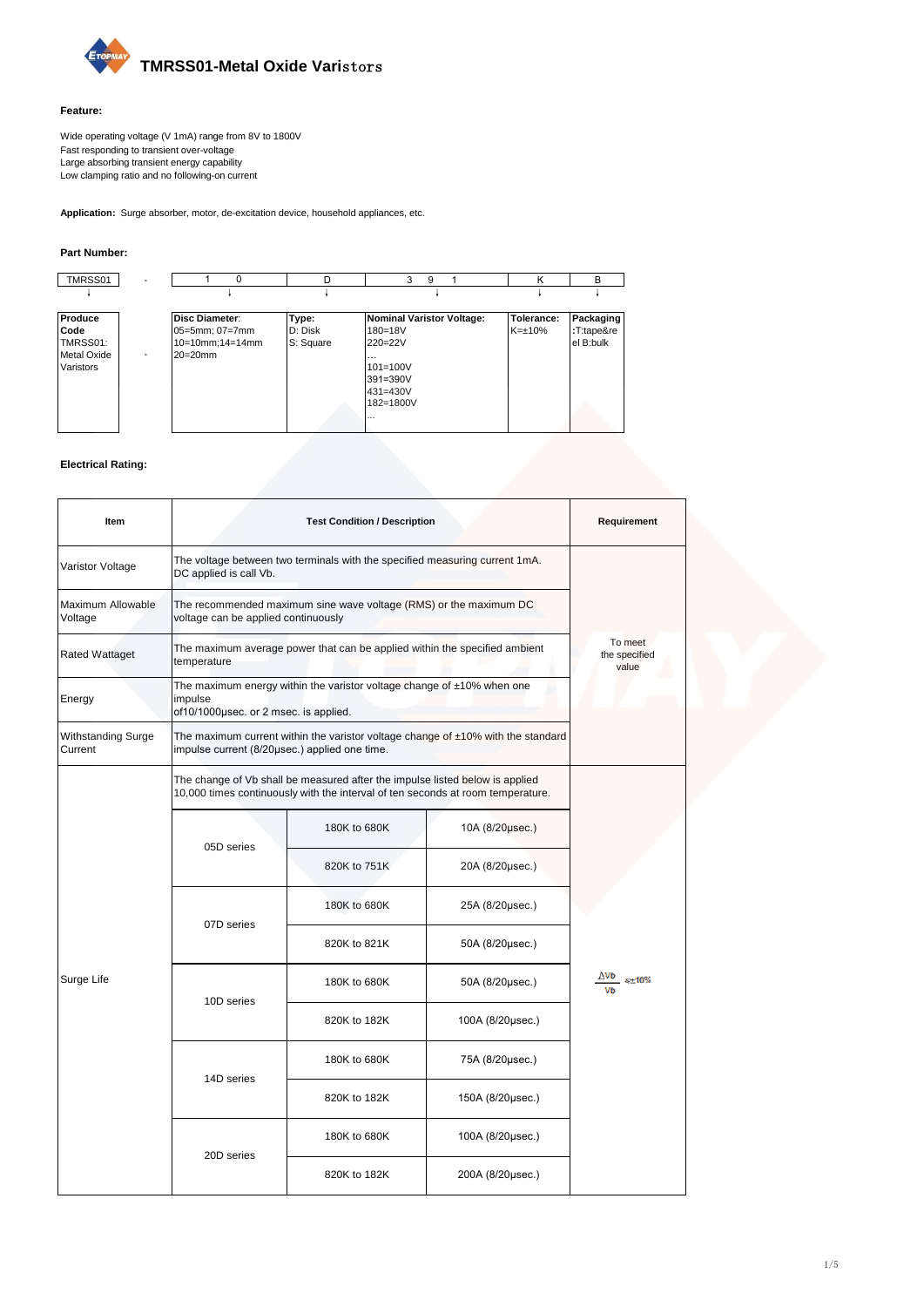## G **TMRSS01-Metal Oxide Vari**stors

### **Electriacl Characteristics**

### **05D Series**

| <b>Type Number</b> |                   |        | Maximum Allowable<br>Voltage | Varistor Voltage  |              | Maximum<br>Clamping<br>Voltage | <b>Withstanding Surge</b><br>Current |                           |                 | Maximum Energy<br>$(10/1000\mu s)$ | Rated<br>Power | Typical<br>Capacitance<br>(Reference) |
|--------------------|-------------------|--------|------------------------------|-------------------|--------------|--------------------------------|--------------------------------------|---------------------------|-----------------|------------------------------------|----------------|---------------------------------------|
| Standard           | <b>High Surge</b> | Vac(V) | Vdc(V)                       | V1mA(V)           | lp(A)        | Vc(V)                          | I(A)<br>Standard                     | I(A)<br><b>High Surge</b> | (J)<br>Standard | (J)<br><b>High Surge</b>           | (W)            | @1KHz(pf)                             |
| 05D180K            | 05D180KJ          | 11     | 14                           | $18(15 - 21.6)$   | $\mathbf{1}$ | 40                             | 100                                  | 250                       | 0.4             | 0.6                                | 0.01           | 1400                                  |
| 05D220K            | 05D220KJ          | 14     | 18                           | 22(19.5~26)       | $\mathbf{1}$ | 48                             | 100                                  | 250                       | 0.5             | 0.7                                | 0.01           | 1150                                  |
| 05D270K            | 05D270KJ          | 17     | 22                           | $27(24 - 31)$     | $\mathbf{1}$ | 60                             | 100                                  | 250                       | 0.6             | 0.9                                | 0.01           | 930                                   |
| 05D330K            | 05D330KJ          | 20     | 26                           | $33(29.5 - 36.5)$ | $\mathbf{1}$ | 73                             | 100                                  | 250                       | 0.8             | 1.1                                | 0.01           | 760                                   |
| 05D390K            | 05D390KJ          | 25     | 31                           | $39(35 - 43)$     | $\mathbf{1}$ | 80                             | 100                                  | 250                       | 0.9             | 1.2                                | 0.01           | 640                                   |
| 05D470K            | 05D470KJ          | 30     | 38                           | $47(42 - 54)$     | $\mathbf{1}$ | 104                            | 100                                  | 250                       | 1.1             | 1.5                                | 0.01           | 530                                   |
| 05D560K            | 05D560KJ          | 35     | 45                           | $56(50 - 62)$     | $\mathbf{1}$ | 123                            | 100                                  | 250                       | 1.3             | 1.8                                | 0.01           | 450                                   |
| 05D680K            | 05D680KJ          | 40     | 56                           | $68(61 - 75)$     | $\mathbf{1}$ | 150                            | 100                                  | 250                       | 1.6             | 2.2                                | 0.01           | 370                                   |
| 05D820K            | 05D820KJ          | 50     | 65                           | 82(74~90)         | 5            | 145                            | 400                                  | 800                       | 2.5             | $\overline{4}$                     | 0.1            | 300                                   |
| 05D101K            | 05D101KJ          | 60     | 85                           | 100(90~110)       | 5            | 177                            | 400                                  | 800                       | 3               | 4.1                                | 0.1            | 250                                   |
| 05D121K            | 05D121KJ          | 75     | 100                          | 120(108~132)      | 5            | 210                            | 400                                  | 800                       | $\overline{4}$  | 4.9                                | 0.1            | 210                                   |
| 05D151K            | 05D151KJ          | 95     | 125                          | 150(135~165)      | 5            | 260                            | 400                                  | 800                       | 4.1             | 6.5                                | 0.1            | 165                                   |
| 05D181K            | 05D181KJ          | 115    | 150                          | 180(162~198)      | 5            | 320                            | 400                                  | 800                       | 4.9             | 7.5                                | 0.1            | 140                                   |
| 05D201K            | 05D201KJ          | 130    | 170                          | 200(180~220)      | 5            | 355                            | 400                                  | 800                       | 6.5             | 8.5                                | 0.1            | 125                                   |
| 05D221K            | 05D221KJ          | 140    | 180                          | 220(198~242)      | 5            | 380                            | 400                                  | 800                       | 7.5             | 9                                  | 0.1            | 110                                   |
| 05D241K            | 05D241KJ          | 150    | 200                          | 240(216~264)      | 5            | 415                            | 400                                  | 800                       | 8               | 10.5                               | 0.1            | 100                                   |
| 05D271K            | 05D271KJ          | 175    | 225                          | 270(243~297)      | 5            | 475                            | 400                                  | 800                       | 8.5             | 11                                 | 0.1            | 95                                    |
| 05D301K            | 05D301KJ          | 190    | 250                          | 300(270~330)      | 5            | 520                            | 400                                  | 800                       | 9               | 12                                 | 0.1            | 85                                    |
| 05D331K            | 05D331KJ          | 210    | 275                          | 330(297~363)      | 5            | 570                            | 400                                  | 800                       | 9.5             | 13                                 | 0.1            | 75                                    |
| 05D361K            | 05D361KJ          | 230    | 300                          | 360(324~396)      | 5            | 620                            | 400                                  | 800                       | 10              | 16                                 | 0.1            | 70                                    |
| 05D391K            | 05D391KJ          | 250    | 320                          | 390(351~429)      | 5            | 675                            | 400                                  | 800                       | 12              | 17                                 | 0.1            | 65                                    |
| 05D431K            | 05D431KJ          | 275    | 350                          | 430(387~473)      | 5            | 745                            | 400                                  | 800                       | 13              | 20                                 | 0.1            | 60                                    |
| 05D471K            | 05D471KJ          | 300    | 385                          | 470(423~517)      | 5            | 810                            | 400                                  | 800                       | 15              | 21                                 | 0.1            | 55                                    |
| 05D511K            | 05D511KJ          | 320    | 415                          | 510(459~561)      | 5            | 845                            | 400                                  | 800                       | 16              | 22.5                               | 0.1            | 50                                    |
| 05D561K            | 05D561KJ          | 350    | 460                          | 560(504~616)      | 5            | 920                            | 400                                  | 800                       | 16              | 24                                 | 0.1            | 50                                    |
| 05D621K            | 05D621KJ          | 385    | 505                          | 620(558~682)      | 5            | 1025                           | 400                                  | 800                       | 21              | 25                                 | 0.1            | 40                                    |
| 05D681K            | 05D681KJ          | 420    | 560                          | 680(612~748)      | 5            | 1120                           | 400                                  | 800                       | 21              | 29                                 | 0.1            | 35                                    |
| 05D751K            | 05D751KJ          | 460    | 615                          | 750(675~825)      | 5            | 1240                           | 400                                  | 800                       | 22              | 32                                 | 0.1            | 30                                    |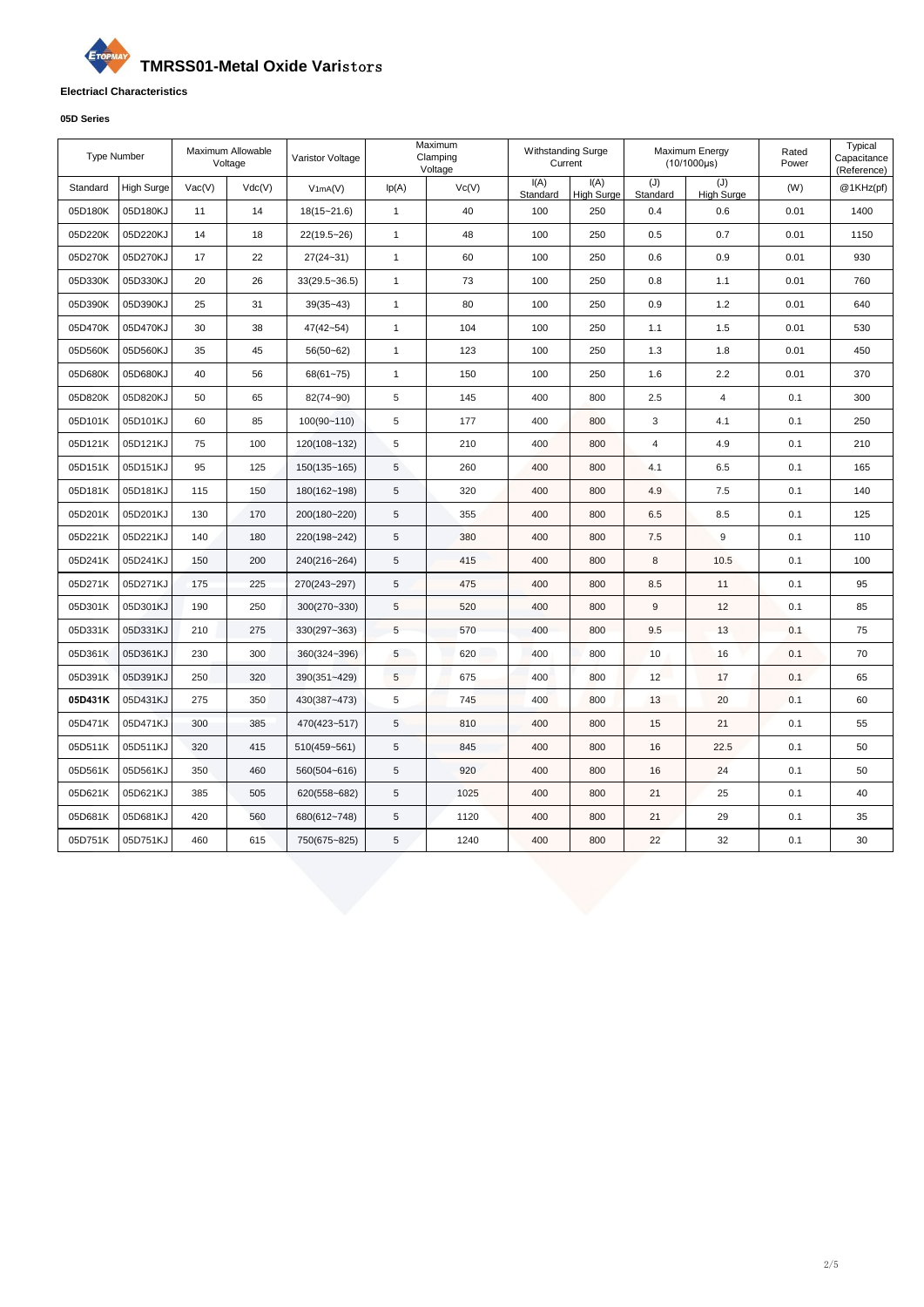# **TMRSS01-Metal Oxide Vari**stors



| Type Number |                   |        | Maximum Allowable<br>Voltage | Varistor Voltage  |       | Maximum<br>Clamping<br>Voltage | Withstanding Surge<br>Current |                           | Maximum Energy<br>$(10/1000\mu s)$ |                          | Rated<br>Power | Typical<br>Capacitance<br>(Reference) |
|-------------|-------------------|--------|------------------------------|-------------------|-------|--------------------------------|-------------------------------|---------------------------|------------------------------------|--------------------------|----------------|---------------------------------------|
| Standard    | <b>High Surge</b> | Vac(V) | Vdc(V)                       | V1mA(V)           | lp(A) | Vc(V)                          | I(A)<br>Standard              | I(A)<br><b>High Surge</b> | (J)<br>Standard                    | (J)<br><b>High Surge</b> | (W)            | @1KHz(pf)                             |
| 07D180K     | 07D180KJ          | 11     | 14                           | $18(15 - 21.6)$   | 2.5   | 36                             | 250                           | 500                       | 0.9                                | $\overline{2}$           | 0.02           | 2800                                  |
| 07D220K     | 07D220KJ          | 14     | 18                           | 22(19.5~26)       | 2.5   | 43                             | 250                           | 500                       | 1.1                                | 2.4                      | 0.02           | 2300                                  |
| 07D270K     | 07D270KJ          | 17     | 22                           | $27(24 - 31)$     | 2.5   | 53                             | 250                           | 500                       | 1.4                                | 3                        | 0.02           | 1800                                  |
| 07D330K     | 07D330KJ          | 20     | 26                           | $33(29.5 - 36.5)$ | 2.5   | 65                             | 250                           | 500                       | 1.7                                | 3.5                      | 0.02           | 1500                                  |
| 07D390K     | 07D390KJ          | 25     | 31                           | $39(35 - 43)$     | 2.5   | 77                             | 250                           | 500                       | 2.1                                | 4                        | 0.02           | 1300                                  |
| 07D470K     | 07D470KJ          | 30     | 38                           | $47(42 - 54)$     | 2.5   | 93                             | 250                           | 500                       | 2.5                                | 5                        | 0.02           | 1100                                  |
| 07D560K     | 07D560KJ          | 35     | 45                           | $56(50 - 62)$     | 2.5   | 110                            | 250                           | 500                       | 3.1                                | 6                        | 0.02           | 900                                   |
| 07D680K     | 07D680KJ          | 40     | 56                           | $68(61 - 75)$     | 2.5   | 135                            | 250                           | 500                       | 3.6                                | $\overline{7}$           | 0.02           | 740                                   |
| 07D820K     | 07D820KJ          | 50     | 65                           | 82(74~90)         | 10    | 135                            | 1200                          | 1750                      | 5.5                                | 10                       | 0.25           | 600                                   |
| 07D101K     | 07D101KJ          | 60     | 85                           | 100(90~110)       | 10    | 165                            | 1200                          | 1750                      | 6.5                                | 12                       | 0.25           | 500                                   |
| 07D121K     | 07D121KJ          | 75     | 100                          | 120(108~132)      | 10    | 200                            | 1200                          | 1750                      | 7.8                                | 13                       | 0.25           | 420                                   |
| 07D151K     | 07D151KJ          | 95     | 125                          | $150(135 - 165)$  | 10    | 250                            | 1200                          | 1750                      | 9.7                                | 13                       | 0.25           | 330                                   |
| 07D181K     | 07D181KJ          | 115    | 150                          | 180(162~198)      | 10    | 300                            | 1200                          | 1750                      | 11.7                               | 16                       | 0.25           | 280                                   |
| 07D201K     | 07D201KJ          | 130    | 170                          | 200(180~220)      | 10    | 340                            | 1200                          | 1750                      | 13                                 | 17                       | 0.25           | 250                                   |
| 07D221K     | 07D221KJ          | 140    | 180                          | 220(198~242)      | 10    | 360                            | 1200                          | 1750                      | 14                                 | 19                       | 0.25           | 230                                   |
| 07D241K     | 07D241KJ          | 150    | 200                          | 240(216~264)      | 10    | 395                            | 1200                          | 1750                      | 15                                 | 21                       | 0.25           | 210                                   |
| 07D271K     | 07D271KJ          | 175    | 225                          | 270(243~297)      | 10    | 455                            | 1200                          | 1750                      | 18                                 | 24                       | 0.25           | 185                                   |
| 07D301K     | 07D301KJ          | 190    | 250                          | 300(270~330)      | 10    | 500                            | 1200                          | 1750                      | 20                                 | 26                       | 0.25           | 165                                   |
| 07D331K     | 07D331KJ          | 210    | 275                          | 330(297~363)      | 10    | 550                            | 1200                          | 1750                      | 23                                 | 28                       | 0.25           | 150                                   |
| 07D361K     | 07D361KJ          | 230    | 300                          | 360(324~396)      | 10    | 595                            | 1200                          | 1750                      | 25                                 | 32                       | 0.25           | 140                                   |
| 07D391K     | 07D391KJ          | 250    | 320                          | 390(351~429)      | 10    | 650                            | 1200                          | 1750                      | 25                                 | 35                       | 0.25           | 130                                   |
| 07D431K     | 07D431KJ          | 275    | 350                          | 430(387~473)      | 10    | 710                            | 1200                          | 1750                      | 28                                 | 40                       | 0.25           | 115                                   |
| 07D471K     | 07D471KJ          | 300    | 385                          | 470(423~517)      | 10    | 775                            | 1200                          | 1750                      | 30                                 | 42                       | 0.25           | 105                                   |
| 07D511K     | 07D511KJ          | 320    | 415                          | 510(459~561)      | 10    | 845                            | 1200                          | 1750                      | 30                                 | 45                       | 0.25           | 100                                   |
| 07D561K     | 07D561KJ          | 350    | 460                          | 560(504~616)      | 10    | 925                            | 1200                          | 1750                      | 30                                 | 49                       | 0.25           | 90                                    |
| 07D621K     | 07D621KJ          | 385    | 505                          | 620(558~682)      | 10    | 1025                           | 1200                          | 1750                      | 33                                 | 55                       | 0.25           | 80                                    |
| 07D681K     | 07D681KJ          | 420    | 560                          | 680(612~748)      | 10    | 1120                           | 1200                          | 1750                      | 33                                 | 60                       | 0.25           | 75                                    |
| 07D751K     | 07D751KJ          | 460    | 615                          | 750(675~825)      | 10    | 1240                           | 1200                          | 1750                      | 67.2                               | 65                       | 0.25           | 70                                    |
| 07D781K     | 07D781KJ          | 185    | 640                          | 780(702~858)      | 10    | 1290                           | 1200                          | 1750                      | 67.2                               | 65                       | 0.25           | 70                                    |
| 07D821K     | 07D821KJ          | 510    | 670                          | 820(738~902)      | 10    | 1355                           | 1200                          | 1750                      | 67.2                               | 70                       | 0.25           | 60                                    |
|             |                   |        |                              |                   |       |                                |                               |                           |                                    |                          |                |                                       |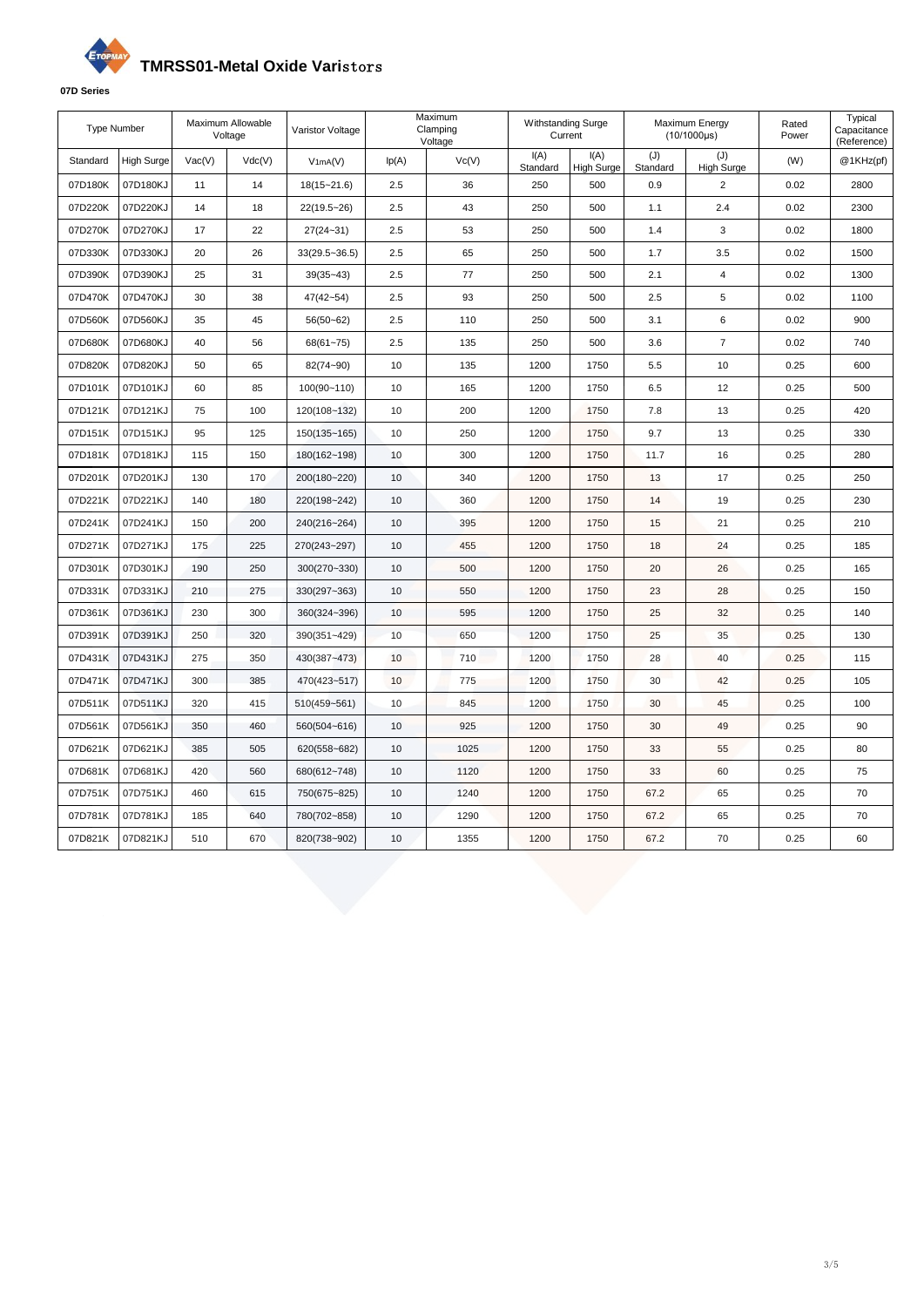

## **10D Series**

| <b>Type Number</b> |                   |        | Maximum Allowable<br>Voltage | Varistor Voltage  |                | Maximum<br>Clamping<br>Voltage | Withstanding Surge<br>Current |                           | Maximum Energy<br>(10/1000µs) |                          | Rated<br>Power | Typical<br>Capacitance<br>(Reference) |
|--------------------|-------------------|--------|------------------------------|-------------------|----------------|--------------------------------|-------------------------------|---------------------------|-------------------------------|--------------------------|----------------|---------------------------------------|
| Standard           | <b>High Surge</b> | Vac(V) | Vdc(V)                       | V1mA(V)           | lp(A)          | Vc(V)                          | I(A)<br>Standard              | I(A)<br><b>High Surge</b> | (J)<br>Standard               | (J)<br><b>High Surge</b> | (W)            | @1KHz(pt)                             |
| 10D180K            | 10D180KJ          | 11     | 14                           | 18(15~21.6)       | 5              | 36                             | 500                           | 1000                      | 2.1                           | 3                        | 0.05           | 5600                                  |
| 10D220K            | 10D220KJ          | 14     | 18                           | 22(19.5~26)       | 5              | 43                             | 500                           | 1000                      | 2.5                           | 5                        | 0.05           | 4500                                  |
| 10D270K            | 10D270KJ          | 17     | 22                           | $27(24 - 31)$     | 5              | 53                             | 500                           | 1000                      | 3                             | 6                        | 0.05           | 3700                                  |
| 10D330K            | 10D330KJ          | 20     | $\overline{26}$              | $33(29.5 - 36.5)$ | 5              | 65                             | 500                           | 1000                      | 4                             | $\overline{7}$           | 0.05           | 3000                                  |
| 10D390K            | 10D390KJ          | 25     | 31                           | $39(35 - 43)$     | 5              | 77                             | 500                           | 1000                      | 4.6                           | 9                        | 0.05           | 2400                                  |
| 10D470K            | 10D470KJ          | 30     | 38                           | $47(42 - 54)$     | $\overline{5}$ | 93                             | 500                           | 1000                      | 5.5                           | 11                       | 0.05           | 2100                                  |
| 10D560K            | 10D560KJ          | 35     | 45                           | 56(50~62)         | 5              | 110                            | 500                           | 1000                      | $\overline{7}$                | 13                       | 0.05           | 1800                                  |
| 10D680K            | 10D680KJ          | 40     | 56                           | $68(61 - 75)$     | 5              | 135                            | 500                           | 1000                      | 8.2                           | 15                       | 0.05           | 1500                                  |
| 10D820K            | 10D820KJ          | 50     | 65                           | 82(74~90)         | 25             | 135                            | 2500                          | 3500                      | 12                            | 17                       | 0.4            | 1200                                  |
| 10D101K            | 10D101KJ          | 60     | 85                           | 100(90~110)       | 25             | 165                            | 2500                          | 3500                      | 15                            | 18                       | 0.4            | 1000                                  |
| 10D121K            | 10D121KJ          | 75     | 100                          | 120(108~132)      | 25             | 200                            | 2500                          | 3500                      | 18                            | 21                       | 0.4            | 830                                   |
| 10D151K            | 10D151KJ          | 95     | 125                          | 150(135~165)      | 25             | 250                            | 2500                          | 3500                      | 22                            | 25                       | 0.4            | 670                                   |
| 10D181K            | 10D181KJ          | 115    | 150                          | 180(162~198)      | 25             | 300                            | 2500                          | 3500                      | 27                            | 30                       | 0.4            | 560                                   |
| 10D201K            | 10D201KJ          | 130    | 170                          | 200(180~220)      | 25             | 340                            | 2500                          | 3500                      | 30                            | 35                       | 0.4            | 500                                   |
| 10D221K            | 10D221KJ          | 140    | 180                          | 220(198~242)      | 25             | 360                            | 2500                          | 3500                      | 32                            | 39                       | 0.4            | 450                                   |
| 10D241K            | 10D241KJ          | 150    | 200                          | 240(216~264)      | 25             | 395                            | 2500                          | 3500                      | 35                            | 42                       | 0.4            | 420                                   |
| 10D271K            | 10D271KJ          | 175    | 225                          | 270(243~297)      | 25             | 455                            | 2500                          | 3500                      | 40                            | 49                       | 0.4            | 370                                   |
| 10D301K            | 10D301KJ          | 190    | 250                          | 300(270~330)      | 25             | 500                            | 2500                          | 3500                      | 40                            | 54                       | 0.4            | 330                                   |
| 10D331K            | 10D331KJ          | 210    | 275                          | 330(297~363)      | 25             | 550                            | 2500                          | 3500                      | 40                            | 58                       | 0.4            | 300                                   |
| 10D361K            | 10D361KJ          | 230    | 300                          | 360(324~396)      | 25             | 595                            | 2500                          | 3500                      | 43                            | 65                       | 0.4            | 280                                   |
| 10D391K            | 10D391KJ          | 250    | 320                          | 390(351~429)      | 25             | 650                            | 2500                          | 3500                      | 47                            | 70                       | 0.4            | 260                                   |
| 10D431K            | 10D431KJ          | 275    | 350                          | 430(387~473)      | 25             | 710                            | 2500                          | 3500                      | 60                            | 80                       | 0.4            | 230                                   |
| 10D471K            | 10D471KJ          | 300    | 385                          | 470(423~517)      | 25             | 775                            | 2500                          | 3500                      | 65                            | 85                       | 0.4            | 210                                   |
| 10D511K            | 10D511KJ          | 320    | 415                          | 510(459~561)      | 25             | 845                            | 2500                          | 3500                      | 70                            | 90                       | 0.4            | 200                                   |
| 10D561K            | 10D561KJ          | 350    | 460                          | 560(504~616)      | 25             | 925                            | 2500                          | 3500                      | 70                            | 92                       | 0.4            | 180                                   |
| 10D621K            | 10D621KJ          | 385    | 505                          | 620(558~682)      | 25             | 1025                           | 2500                          | 3500                      | 70                            | 95                       | 0.4            | 160                                   |
| 10D681K            | 10D681KJ          | 420    | 560                          | 680(612~748)      | 25             | 1120                           | 2500                          | 3500                      | 70                            | 98                       | 0.4            | 150                                   |
| 10D751K            | 10D751KJ          | 460    | 615                          | 750(675~825)      | 25             | 1240                           | 2500                          | 3500                      | 70                            | 100                      | 0.4            | 130                                   |
| 10D781K            | 10D781KJ          | 185    | 640                          | 780(702~858)      | 25             | 1290                           | 2500                          | 3500                      | 80                            | 105                      | 0.4            | 130                                   |
| 10D821K            | 10D821KJ          | 510    | 670                          | 820(738~902)      | 25             | 1355                           | 2500                          | 3500                      | 85                            | 110                      | 0.4            | 120                                   |
| 10D911K            | 10D911KJ          | 550    | 745                          | 910(819~1001)     | 25             | 1500                           | 2500                          | 3500                      | 93                            | 130                      | 0.4            | 110                                   |
| 10D102K            | 10D102KJ          | 625    | 825                          | 1000(900~1100)    | 25             | 1650                           | 2500                          | 3500                      | 102                           | 140                      | 0.4            | 100                                   |
| 10D112K            | 10D112KJ          | 680    | 895                          | 1100(990~1210)    | 25             | 1815                           | 2500                          | 3500                      | 115                           | 155                      | 0.4            | 90                                    |
| 10D182K            | 10D182KJ          | 1000   | 1465                         | 1800(1620~1980)   | 25             | 2970                           | 2500                          | 3500                      | 133                           | 250                      | 0.4            | 70                                    |

## **14D Series**

| <b>Type Number</b> |                   |        | Maximum Allowable<br>Voltage | Varistor Voltage  |       | Maximum<br>Clamping<br>Voltage | <b>Withstanding Surge</b><br>Current |                           |                 | Maximum Energy<br>$(10/1000\mu s)$ | Rated<br>Power | Typical<br>Capacitance<br>(Reference) |
|--------------------|-------------------|--------|------------------------------|-------------------|-------|--------------------------------|--------------------------------------|---------------------------|-----------------|------------------------------------|----------------|---------------------------------------|
| Standard           | <b>High Surge</b> | Vac(V) | Vdc(V)                       | V1mA(V)           | lp(A) | Vc(V)                          | I(A)<br>Standard                     | I(A)<br><b>High Surge</b> | (J)<br>Standard | (J)<br><b>High Surge</b>           | (W)            | @1KHz(pf)                             |
| 14D180K            | 14D180KJ          | 11     | 14                           | $18(15 - 21.6)$   | 10    | 36                             | 1000                                 | 2000                      | 4               | 7                                  | 0.1            | 11100                                 |
| 14D220K            | 14D220KJ          | 14     | 18                           | $22(19.5 - 26)$   | 10    | 43                             | 1000                                 | 2000                      | 5               | 8                                  | 0.1            | 9100                                  |
| 14D270K            | 14D270KJ          | 17     | 22                           | $27(24 - 31)$     | 10    | 53                             | 1000                                 | 2000                      | 6               | 10                                 | 0.1            | 7400                                  |
| 14D330K            | 14D330KJ          | 20     | 26                           | $33(29.5 - 36.5)$ | 10    | 65                             | 1000                                 | 2000                      | 7.5             | 12                                 | 0.1            | 6100                                  |
| 14D390K            | 14D390KJ          | 25     | 31                           | $39(35 - 43)$     | 10    | 77                             | 1000                                 | 2000                      | 8.6             | 13                                 | 0.1            | 5100                                  |
| 14D470K            | 14D470KJ          | 30     | 38                           | $47(42 - 54)$     | 10    | 93                             | 1000                                 | 2000                      | 10              | 17                                 | 0.1            | 4300                                  |
| 14D560K            | 14D560KJ          | 35     | 45                           | 56(50~62)         | 10    | 110                            | 1000                                 | 2000                      | 11              | 20                                 | 0.1            | 3600                                  |
| 14D680K            | 14D680KJ          | 40     | 56                           | 68(61~75)         | 10    | 135                            | 1000                                 | 2000                      | 14              | 24                                 | 0.1            | 2900                                  |
| 14D820K            | 14D820KJ          | 50     | 65                           | 82(74~90)         | 50    | 135                            | 4500                                 | 6000                      | 22              | 27                                 | 0.6            | 2400                                  |
| 14D101K            | 14D101KJ          | 60     | 85                           | $100(90 - 110)$   | 50    | 165                            | 4500                                 | 6000                      | 28              | 33                                 | 0.6            | 2000                                  |
| 14D121K            | 14D121KJ          | 75     | 100                          | 120(108~132)      | 50    | 200                            | 4500                                 | 6000                      | 32              | 40                                 | 0.6            | 1700                                  |
| 14D151K            | 14D151KJ          | 95     | 125                          | 150(135~165)      | 50    | 250                            | 4500                                 | 6000                      | 40              | 53                                 | 0.6            | 1300                                  |
| 14D181K            | 14D181KJ          | 115    | 150                          | 180(162~198)      | 50    | 300                            | 4500                                 | 6000                      | 50              | 60                                 | 0.6            | 1100                                  |
| 14D201K            | 14D201KJ          | 130    | 170                          | 200(180~220)      | 50    | 340                            | 4500                                 | 6000                      | 57              | 70                                 | 0.6            | 1000                                  |
| 14D221K            | 14D221KJ          | 140    | 180                          | 220(198~242)      | 50    | 360                            | 4500                                 | 6000                      | 60              | 78                                 | 0.6            | 900                                   |
| 14D241K            | 14D241KJ          | 150    | 200                          | 240(216~264)      | 50    | 395                            | 4500                                 | 6000                      | 63              | 84                                 | 0.6            | 830                                   |
| 14D271K            | 14D271KJ          | 175    | 225                          | 270(243~297)      | 50    | 455                            | 4500                                 | 6000                      | 70              | 99                                 | 0.6            | 740                                   |
| 14D301K            | 14D301KJ          | 190    | 250                          | 300(270~330)      | 50    | 500                            | 4500                                 | 6000                      | 77              | 108                                | 0.6            | 670                                   |
| 14D331K            | 14D331KJ          | 210    | 275                          | 330(297~363)      | 50    | 550                            | 4500                                 | 6000                      | 85              | 115                                | 0.6            | 610                                   |
| 14D361K            | 14D361KJ          | 230    | 300                          | 360(324~396)      | 50    | 595                            | 4500                                 | 6000                      | 93              | 130                                | 0.6            | 560                                   |
| 14D391K            | 14D391KJ          | 250    | 320                          | 390(351~429)      | 50    | 650                            | 4500                                 | 6000                      | 100             | 140                                | 0.6            | 510                                   |
| 14D431K            | 14D431KJ          | 275    | 350                          | 430(387~473)      | 50    | 710                            | 4500                                 | 6000                      | 115             | 155                                | 0.6            | 460                                   |
| 14D471K            | 14D471KJ          | 300    | 385                          | 470(423~517)      | 50    | 775                            | 4500                                 | 6000                      | 125             | 175                                | 0.6            | 430                                   |
| 14D511K            | 14D511KJ          | 320    | 415                          | 510(459~561)      | 50    | 845                            | 4500                                 | 6000                      | 125             | 180                                | 0.6            | 390                                   |
| 14D561K            | 14D561KJ          | 350    | 460                          | 560(504~616)      | 50    | 925                            | 4500                                 | 6000                      | 125             | 185                                | 0.6            | 360                                   |
| 14D621K            | 14D621KJ          | 385    | 505                          | 620(558~682)      | 50    | 1025                           | 4500                                 | 6000                      | 125             | 190                                | 0.6            | 320                                   |
| 14D681K            | 14D681KJ          | 420    | 560                          | 680(612~748)      | 50    | 1120                           | 4500                                 | 6000                      | 130             | 200                                | 0.6            | 290                                   |
| 14D751K            | 14D751KJ          | 460    | 615                          | 750(675~825)      | 50    | 1240                           | 4500                                 | 6000                      | 143             | 210                                | 0.6            | 270                                   |
| 14D781K            | 14D781KJ          | 185    | 640                          | 780(702~858)      | 50    | 1290                           | 4500                                 | 6000                      | 148             | 220                                | 0.6            | 260                                   |
| 14D821K            | 14D821KJ          | 510    | 670                          | 820(738~902)      | 50    | 1355                           | 4500                                 | 6000                      | 157             | 235                                | 0.6            | 240                                   |
| 14D911K            | 14D911KJ          | 550    | 745                          | 910(819~1001)     | 50    | 1500                           | 4500                                 | 6000                      | 175             | 255                                | 0.6            | 220                                   |
| 14D102K            | 14D102KJ          | 625    | 825                          | 1000(900~1100)    | 50    | 1650                           | 4500                                 | 6000                      | 190             | 280                                | 0.6            | 200                                   |
| 14D112K            | 14D112KJ          | 680    | 895                          | 1100(990~1210)    | 50    | 1815                           | 4500                                 | 6000                      | 213             | 310                                | 0.6            | 180                                   |
| 14D182K            | 14D182KJ          | 1000   | 1465                         | 1800(1620~1980)   | 50    | 2970                           | 4500                                 | 6000                      | 250             | 335                                | 0.6            | 130                                   |